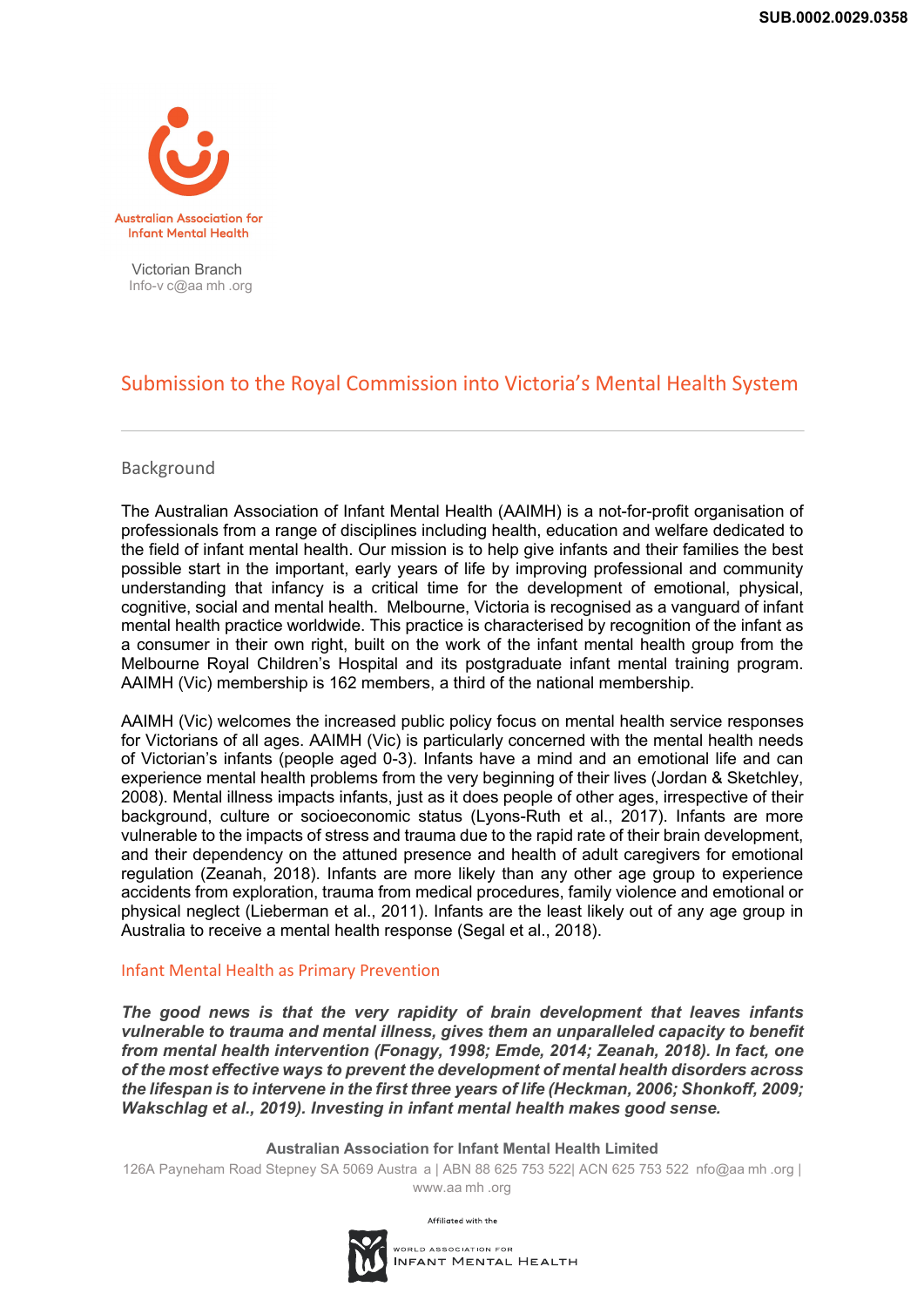#### AAIMH (Vic) Recommendations

- 1. Mental health service provision should be equally available to all Victorians regardless of their age, size, mobility, language capacities or level of dependency on others for service system navigation. This is particularly relevant for infants (people aged 0-3). Infants and their families have a right to access quality assessment and treatment by specialist infant mental health professionals, trained to respond to their unique needs, to alleviate immediate suffering and prevent further suffering across the lifespan.
- 2. There needs to be equity of mental health service delivery across the age-range in public Infant, Child and Youth Mental Health Services and non-government Infant, Child and Youth Trauma/Wellbeing services. Funding should be ringfenced so that equivalent numbers of children aged 0-3 years receive specialised assessment and intervention as children and young people. A concentration of specialist infant mental health consultants within these teams can create local centres for infant mental health practice excellence in both providing direct consultation to families and secondary consultation to communities. These specialists can build capacity across broader primary, secondary and tertiary health professionals/teams to ensure infant wellbeing is priotised wherever they meet the system.
- 3. AAIMH (Vic) recognises the essential role that a range of community and early education professionals provide to infants and families with practical and psychoeducational support, including culture-specific, maternal child health, family violence, housing, parenting and infant mental health-informed groupwork. These services can often reach infants and families where they live. They should be supported with specialist infant mental health secondary consultation to ensure seamless entry for infants and families into assessment/ treatment options where needed; and regular infant-focussed reflective supervision to build universal service capacity to identify and support at-risk infants to promote their wellbeing.
- 4. Leadership structures equivalent to those dedicated to child and youth mental health are needed for developing adequate mental health structures for infants. This could be provided by the establishment of a Victorian Commissioner for Infants, a Chief Infant Psychiatrist and/or Infant Mental Health Principal Practitioners (including culture specific) across Health, Human Services, Education, Disability and Justice settings. These roles could oversee service integration and continuity of care for infants and families across settings and jurisdictions, workforce development and quality assurance.
- 5. Infant Mental Health is a transdisciplinary discipline with a workforce from a range of medical, allied health, community and education backgrounds. All play pivotal roles supporting the mental health and wellbeing of infants. Government and workplace funding for the specialist post-graduate mental health education of non-medical disciplines, should therefore be commensurate to that of medical disciplines. This will ensure a quality, eeucated workforce using best practice to support the mental health of infants and families.
- 6. An Infant Mental Health Research Consortium integrating research across universities in Victoria and Australia should be convened to provide opportunities for shared research and knowledge translation for professionals to be kept up to date with the best new evidence. This consortium could be led by a Chair in Infant Mental Health Research and articulate with the other leadership structures referred to in recommendation 4.
- 7. The mental health of infants can often be overlooked in our broader society. Therefore, infant mental health research and expertise should be incorporated into public health campaigns to raise awareness of the impact of stressors on the developing infant and the power of parenting as a preventative medicine. These campaigns can equip families to be the infant's most effective advocate. See https://www.zerotothree.org